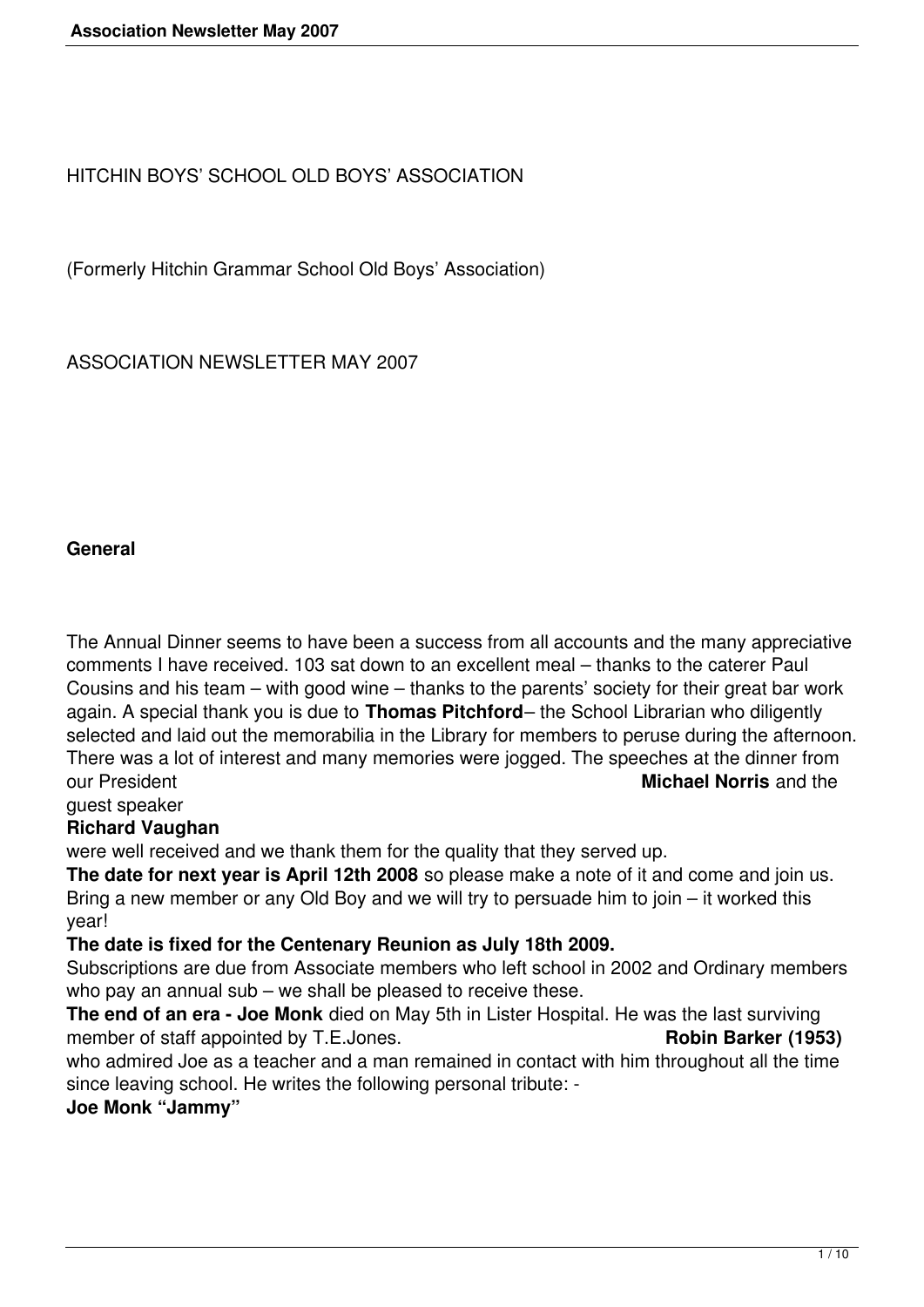I first met Mr. Monk in about 1947, three years after entering the school in the old preparatory class in 1944. That was the year he returned from war service, I believe with the RAF, and with his new wife Moira. They then lived with "Dickie" Richards, that well-known Biology teacher, who shared a large house with his sister in Green Lane, Letchworth. He used to come to school sometimes with us boys on the number 52 bus, at other times in Dickie's open-top Singer 10 car. Later he lived out in the prairies at Bygrave and then moved into Cranbourne Avenue in Hitchin where he remained for the rest of his life.

His death marks the end of my generation of schoolmasters. His slightly stooped stance, due to a war injury in his back that he wore a brace for sometime, gave him a characteristic gait. He had a distinctive appearance with his slightly waved and centrally parted hair. He always wore his gown with the intriguing fur-lined MA hood.

As a teacher, form master and later deputy headmaster, he was highly respected with a natural air of authority that achieved a natural discipline. We never even thought of misbehaving in his classes – it did not even cross our minds as we worked through "Latin for Today" parts 1 to 4, Vergil's Aeneid and numerous "unseens". The latter I hated finding Livy and Horace particularly difficult.

Above all Mr. Monk was always a gentleman, requiring good behaviour and good work but tolerant of our difficulties with gerunds, gerundives, deponent and semi-deponent verbs. He had little ditties to help us with case governance " A Ab Abesque, Corm De etc (prepositions governing the Dative. He taught me Latin from form 2 to 5A and then in the sixth form where he also taught a little ex-curricular Greek to budding classicists – I remember **Manning**, who left around 1950, being one of these.

Joe was a gentleman with a no-class accent. Being brought up in Preston I guess he had overcome his Lancashire brogue. I remember being mystified by his translation of ignavia as "cardice" and then realised it was his version of cowardice. In his characteristic deep tones I can still hear him calling me from the quad adjacent to the dining room: "Take your hands out of your pockets boy!"

He was a deeply Christian man. Both he and his wife were born in Switzerland. Moira taught at the Girls' Grammar School while Joe taught the boys. They were both strong Roman Catholics and both had brothers who were Jesuit priests and I believe they both found it hard to come to terms with the reforms of Vatican II. As his second name was Aloysius(after Aloysius Gonzaya) suggests he was a strong conservative catholic and a doughty champion of the Society of Jesus, especially of their schools; Stonyhurst where he himself was educated and where both his priest brothers taught had no equal. When I mentioned Downside and Ampleforth he waved them aside with a gentle movement of the hand " no, no, no"!

To Muriel and "young" Joe we our deepest sympathy in their sudden loss of both their parents. He was a perfect gentleman, a total teacher, contributing to the school not only as a classicist but also as an administrator and as a musician

May the chorus of angels receive thee in Paradise: At thy coming may the martyrs receive thee,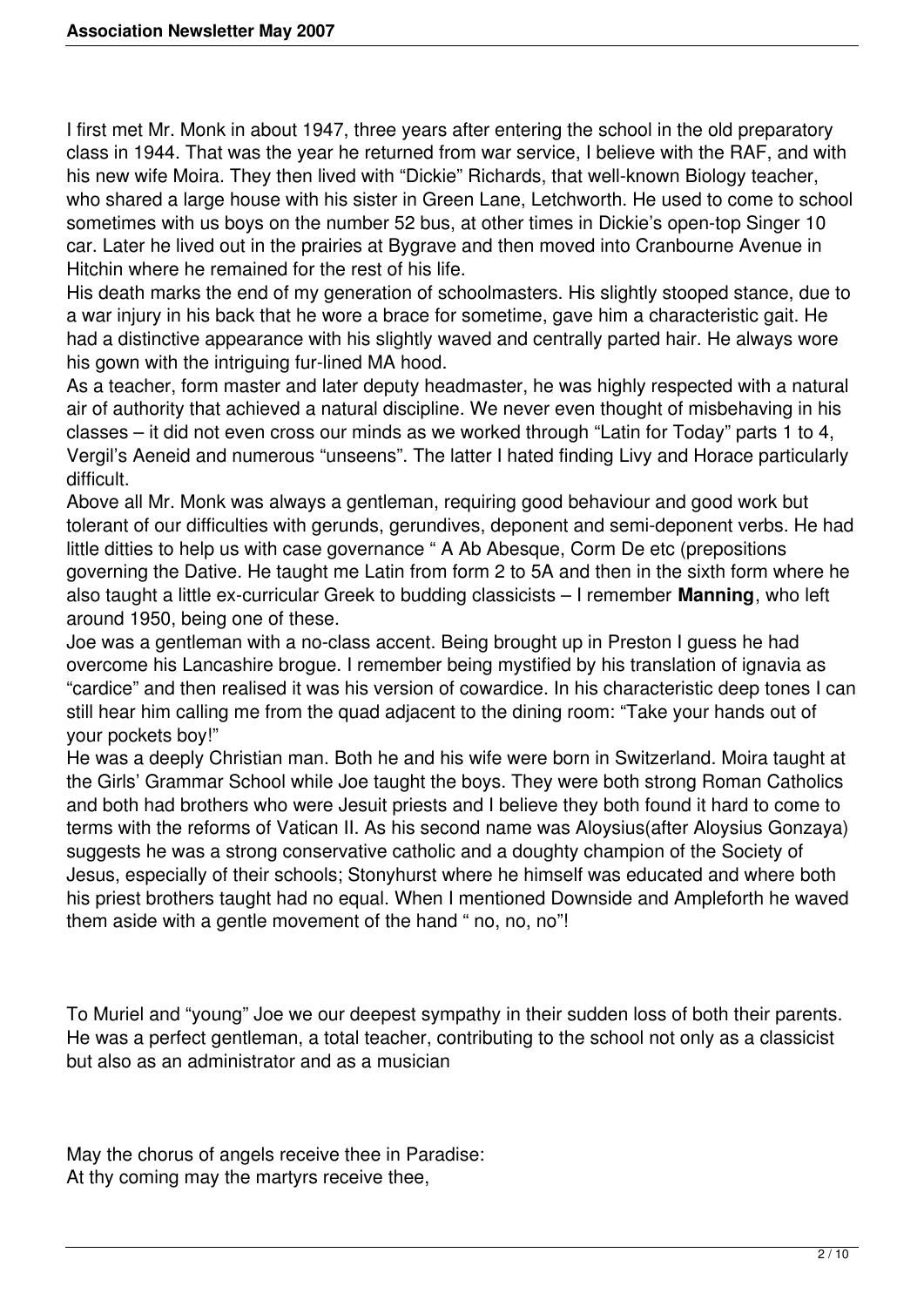And bring thee into the Holy City of Jerusalem. There may the choir of angels receive thee And with Lazarus, once a beggar, may Thou have eternal rest. (Translation of the R.C. Order of Burial)

### **Robin Barker (1953)**

#### **Committee news:**

In our meeting earlier this month your new committee met for the first time this year. Mainly the old faces but we were pleased to co-opt **Matthew Jones (1994)** onto the committee. The feedback on the reunion dinner was all positive and our thanks to all those responsible for its success. The Bulletins are probably going to be photocopied at the school but we shall be looking for help to put them into envelopes and label them. If you are able to help in this please let Hon Sec know.

Most of the discussion were looking forward to the centenary and the subcommittee for overseeing the arrangements is due to meet in July.

### **New Members:**

### **Michael Northwood (1958)**

I have kept in touch only with Peter Hailes (Haggis) over the years. He was my Best Man when I first married in 1965. Looking back I now see myself as perhaps a professional gypsy since after completing an apprenticeship with Bristol Syddeley and a Degree in Mechanical Engineering at Kings College London I set off to South Africa to work on the gold mines; working down as deep as 8500 feet below ground. We had two children there and were well settled but I looked for a broader input and was seconded to UK and spent a year in Mauritania en route. I joined a project group and found an avenue I liked. I then spent two years in Zambia, at that time one of the world's larger copper producers, once again enjoying life in Africa. Returning to UK I continued with large mining and metals projects concentrating on central/southern Africa, returning there quite frequently but based in Ashford Kent. In the late 80s I developed some interests in Waste to Energy and moved to this field in 1992 and at the same period became divorced. In 1994 I had an offer to work on a big new project in Brazil and went to live in Rio de Janeiro; a great place and very enjoyable. There I met my wife Grethe, a Norwegian, and at the end our contracts there we set up home in Maidstone Kent, I went into consultancy and Grethe continued in shipping. The consultancy took me to Kazakhstan, The Philippines and Kosovo and in 2002 I went independent and worked in Kosovo on mining recover and rebuilding a power station. Meanwhile Grethe was offered a senior position in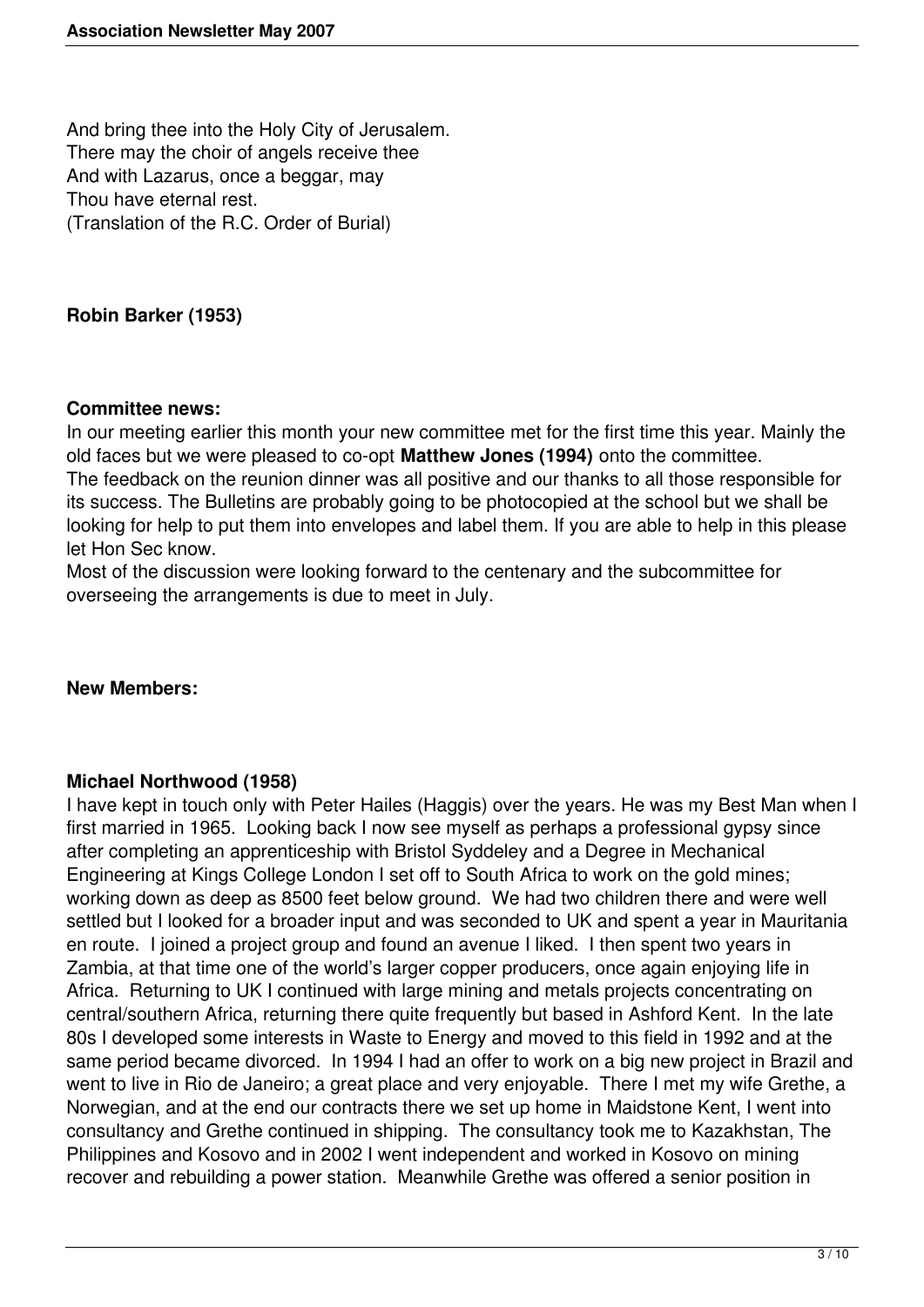Atlanta Georgia USA and after completing my activities in Kosovo I went to Atlanta into semi retirement, as I had no work visa. We intend to stay for a few years more before finally retiring to UK or somewhere warm; I keep busy with garden projects, traveling in USA and building a replica AC Cobra. Last February I took Grethe back to Africa and we climbed Kilimanjaro. My son Michael lives in Whitstable and is married with three children. We will be visiting them in April when I hope to join you at the OB reunion dinner on 21st April.

I had a long conversation with Stuart Halsey (Podge) earlier in the year after a contact through Friends United. More than 40 years in not as many lines. I hope to meet you again in April.

### **Jack Fox (1943)**

I retired from Dentistry and now enjoy flying and boating as major pastimes and "making things" when the weather is lousy! Cook and frustrate myself with the computer and have kept reasonably healthy to continue to enjoy life.

### **Matthew Jones (1994)**

I have pretty much been a techie since the day I left school. Starting with a job doing technical support for a small firm in Knebworth called Widget Software. I left to get involved in systems testing for Britannia Airways and then to another small firm managing millennium compliance projects and in 2000 was invited back to Widget as their Technical Manager. I've since joined the board and we've moved to Stevenage from where we distribute portable/gadgety electronics to places like Amazon and PC World. In the last couple of years I've also become a husband to Karyn and a father to Milly and moved to Henlow. Perhaps my being outnumbered at home is what's finally driven me to sign up!

#### **News from Members**

**Peter Cropper()** Bought his copy of Richard Whitmore's latest book 'The Ghosts of Reginald Hine' and has enthused about it " I would like to say how well written I think the book is. Having been born in Hitchin in 1927, many of the characters in the book are familiar to me. I recall seeing Hine himself stalking around the town, and Willie Latchmore (him of the 'Electric Light Studio' in Brand Street) out with his dog spot. My Dad had joined the HGS staff in 1924. While looking for reference to J.H.Ritchie I came across the following (1931): Mr. C. Cropper outlined a scheme for strengthening the bond among Old Boys by getting them together to study some subject such as wireless telegraphy. The evening was one of the happiest times the Old Boys had had together for some years.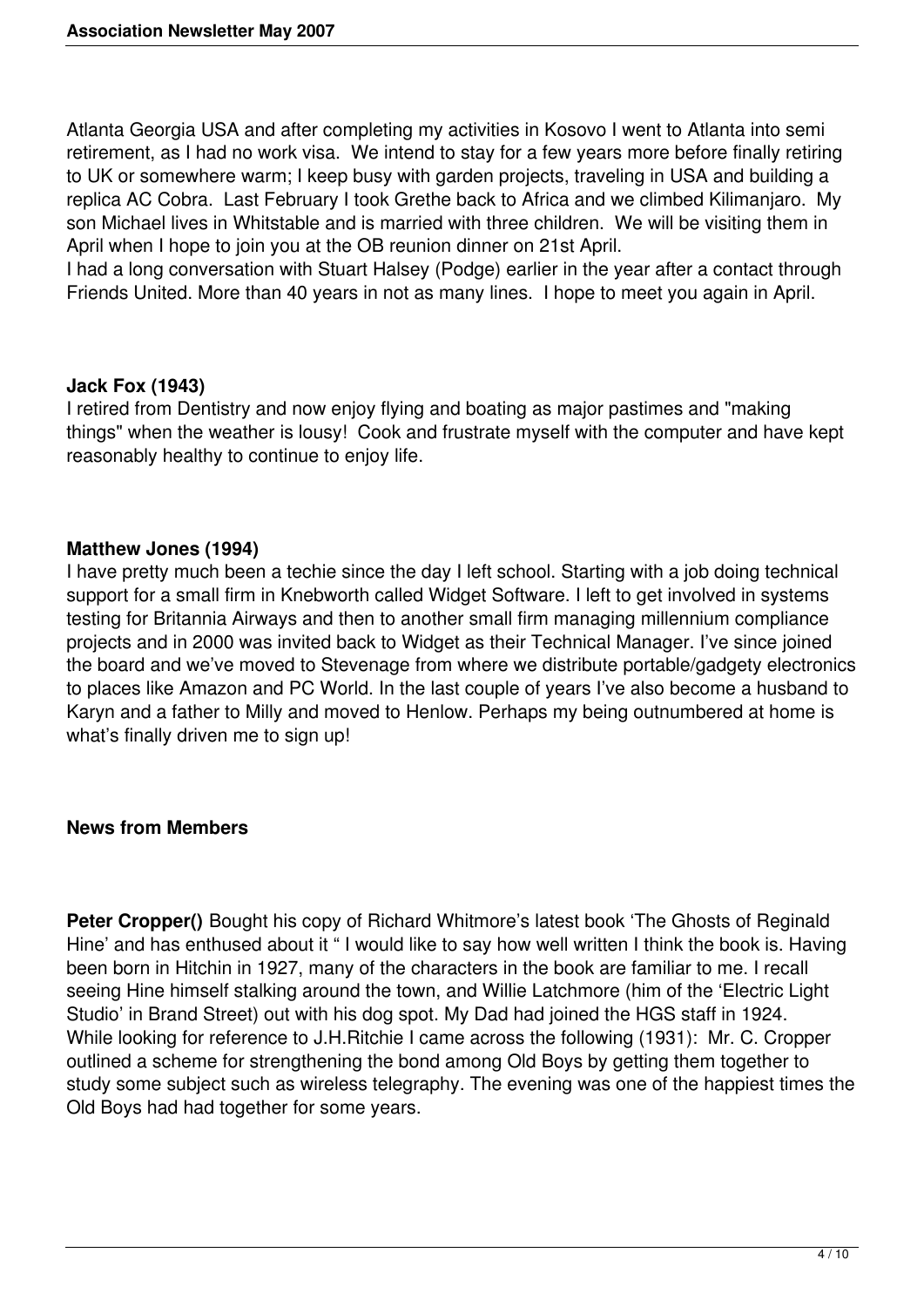## **School News Please see the detailed report from the Head teacher in his AGM report**

## **"Book of Remembrance" remembered**

Members may recall that some years ago the Association commissioned a "Book of Remembrance" to record the stories of "Old Boys" who lost their lives in the Great and Second World Wars and whose names appear on the School War Memorials.

The sales cleared the costs and the School Library was the beneficiary of the surplus. Unfortunately about two years ago the last box of books disappeared but fortunately, following enquiries made by the newly appointed Librarian Mr Pitchford, the box has been located.

The book is a handsome little volume, A5 in a blue cover with yellow lettering that would grace any bookshelf and several requests have been received for it in recent months. With the supply having dried up and a second edition being most unlikely, it is interesting to note that a copy recently changed hands in the second-hand book market for £15.

The recent discovery means that we have a limited number of copies available to members at £4 each if collected, or £5 each inclusive of postage and packing to U.K. addresses. Should you be interested, please contact David Baines on 01284 828091, or at dcbaines@globalnet.co.uk or at

7a Beechcroft, Stanningfield, Bury St. Edmunds. Suffolk. IP29 4RT. Cheques should be made payable to "Hitchin Boys' School".

Since the book was written, quite an amount of additional information has become available including the stories of two "Old Boys" not mentioned on the School War Memorials. Taking advantage of modern technology to the best of a septuagenarian's ability, David has produced an up to date version on diskette (floppy disk) using XP Home and Word 2000. If you would like to make a donation of £5 or more per diskette for the benefit of the School Library made payable to "Hitchin Boys' School", David can provide members with a free copy to U.K. addresses.

# **"Ghosts of Reginald Hine" by Richard Whitmore**

You can get a copy from Richard directly or from Eric Moore's bookshop. The cost is £20.00 + postage if required. Richard's contact is 01462 433261 or email: oldnewsman@btinternet.com

# **Contact Address for HBSOBA**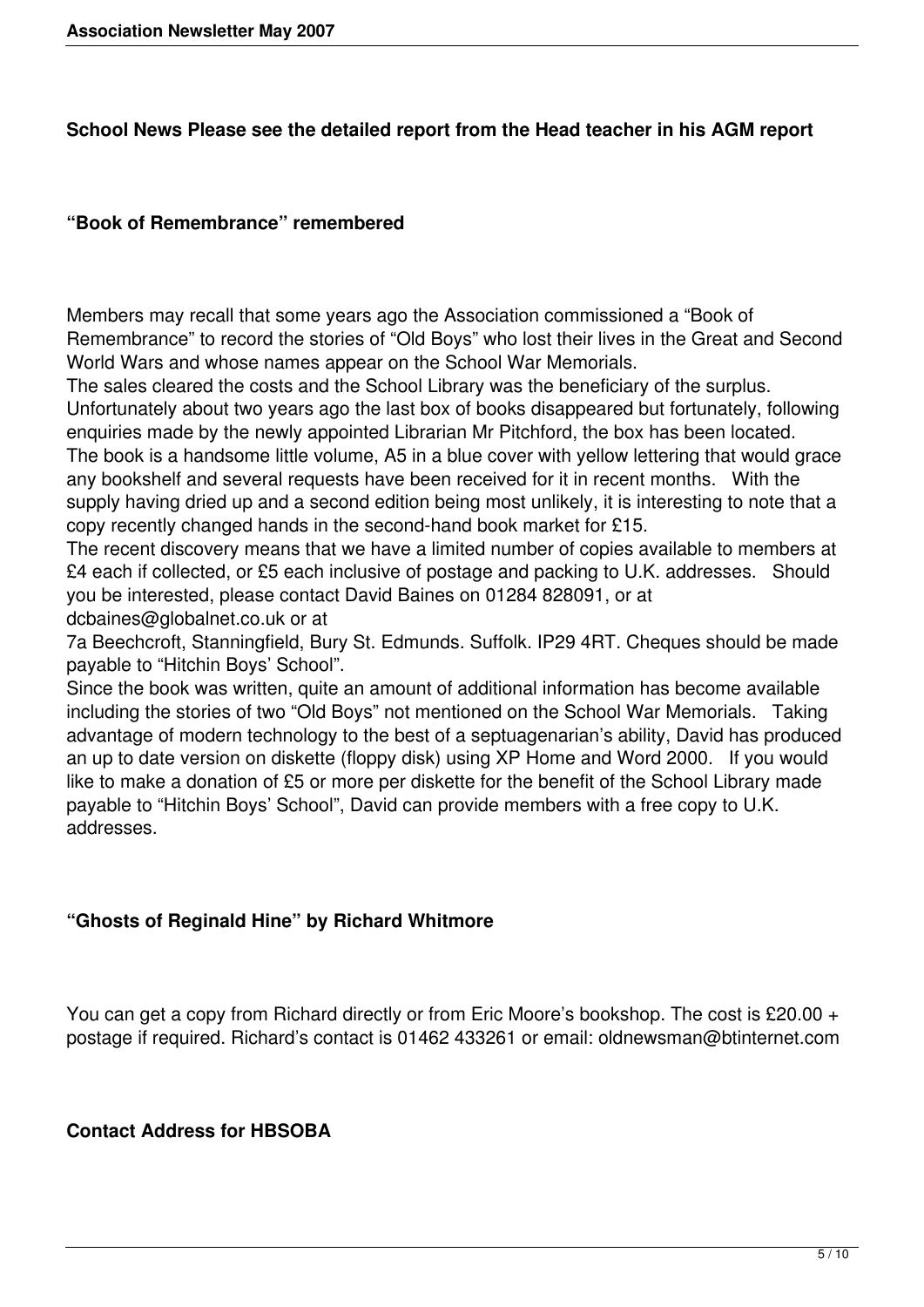Communications for the Association may be sent to me at Beck Springs, Beckett End, Foulden. Thetford. Norfolk. IP26 5AF. Phone: 01366 328153 or e-mailSheila\_David@dstancombe.freese rve.co.uk

Or via our website www.oldboysonline.com.

## **HITCHIN BOYS' SCHOOL OLD BOYS' ASSOCIATION Formerly Hitchin Grammar School Old Boys' Association**

## **Minutes of the Annual General Meeting held at 6.00pm. on 21st April 2007 in the School Library**

**Present:** David Garvie (President), D. Simmonds, M.J. Cranfield, Mark Hart (Hon Treasurer), David Stancombe (Hon Sec), Keith Wadsworth (Headteacher), Eric Foster, Mike Pratt, Robert MacArthur, Mark Russell, Geoff Shaw, Ian Hare, Michael Norris (President Elect), David. Niven, Peter Cherry, Chris Born, Richard Whitmore, David Hall, Peter Webb, Rod Sillence, Neil Thomson, Bill Bowker, Stuart Halsey, Dick Crabbe, Chris Roberts, Bill Bowker, Brian Waters, Mick. Steeley, Michael Northwood, John Russell, Bob Bowker, Peter Cherry,

Peter Downey, Andy Russell,

**Apologies:** Joe Monk, Phillip Mallpress, Peter Cranfield, Paul Brooker, Neil Pettigrew, Denys Carnill, Stavely Harding, David Walker, John Mayhead, John Gwinell, Adrian Sillence , Clive Eames, Barry Robinson, Hugh Russell, John Gatward, Insley Garrood.

**Minutes of the Annual General Meeting** held on 22nd April 2006 were taken as read and confirmed on the proposal of Michael Cranfield and seconded by David Simmonds.

**Matters arising:** There were no matters arising from the minutes.

**Hon. Treasurer's Report:** The Hon. Treasurer tabled his report and the Statement of Accounts to the 31st December 2006.

Geoff Shaw proposed and David Simmonds seconded that the Statement of Accounts be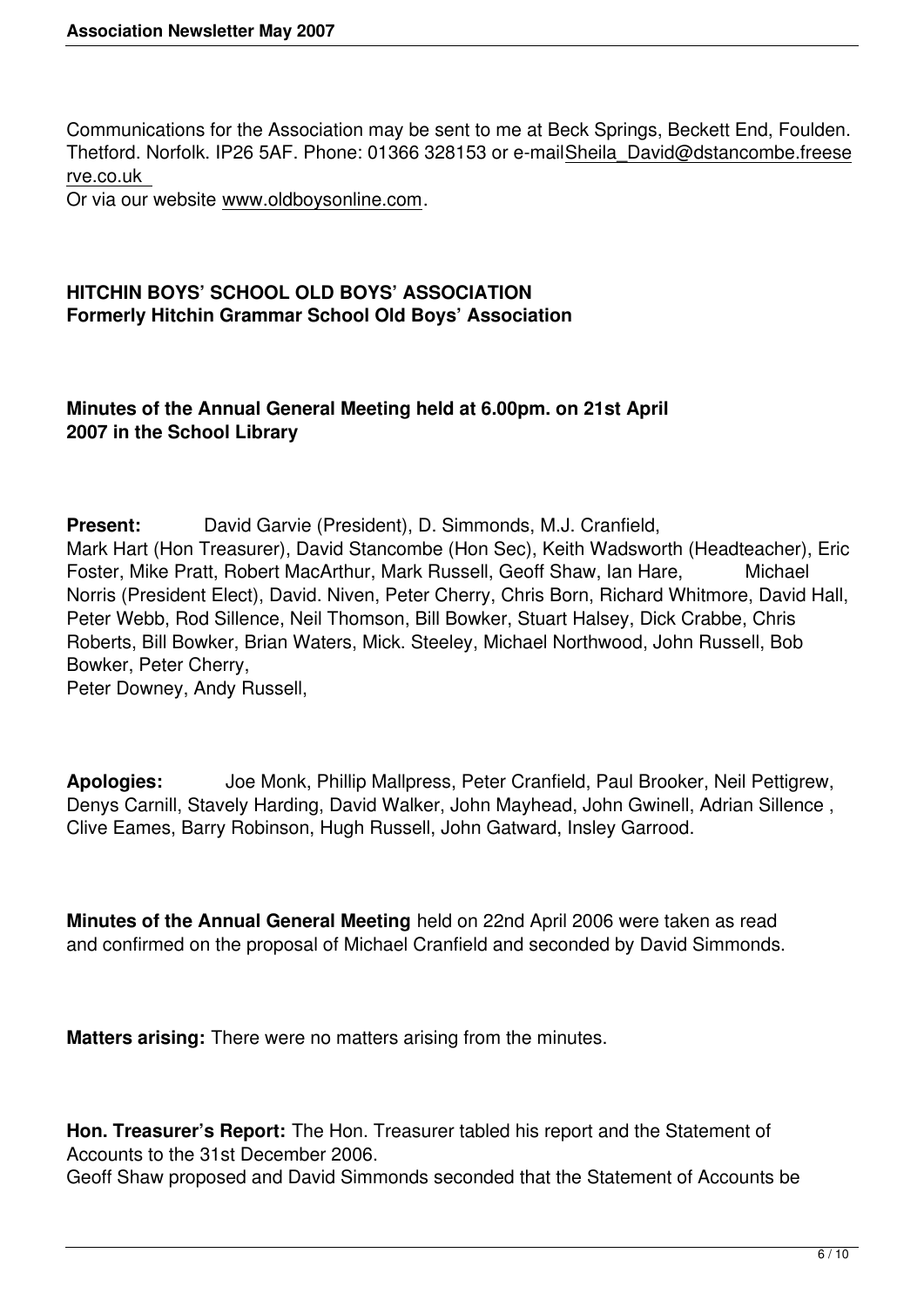adopted. This was agreed unanimously. The president proposed a vote of thanks for the Hon Treasurer and the meeting expressed its appreciation for the Treasurer's good work throughout the year.

**Hon. Secretary's Report:** The Hon. Secretary presented his Report. The President proposed the adoption of the report and expressed the appreciation of the meeting for the secretary's continued efforts throughout the year.

Votes of thanks were also expressed to Stuart Halsey for his efforts in producing the high-class bulletins during the year and to Vince Holmes for maintaining the Association website.

**Election of Officers and Committee:** The following members were put forward by the committee and elected or confirmed in office. All were agreed unanimously.

- **President for 2007:** Michael Norris
- **President Elect:** Richard Whitmore

 - **Vice-Presidents:** D.C.Baines, T.P.Brooker, W.S.Bowker, J.C. Burges, D.Carnill, A.P.Cherry, B.I.Cook, R.F.K.Corder, J.C.Coxall, C.C.Day, P.J.Day, J.Gatward, S.C.Harding, J.R.Mayhead, J.A.Monk, G.L.Shaw, O.J.Stedman, M.J.Steeley, N.A.Thomson, and R.T Whitmore.

- **Hon. Treasurer:** M. E. Hart
- **Hon. Secretary:** D.E.Stancombe
- **Committee Members:** (Vacancies to be left to the discretion of the committee)

Retiring in 2008 - R.J. MacArthur, M. Russell, A. Russell,

Retiring in 2009 – Stuart Halsey and Chris Roberts.

Election of new members to retire in 2010 – Michael Cranfield and David Niven There were no nominations from the floor.

The above were proposed by P.R Downey and seconded by G.L.Shaw.

The meeting unanimously approved the appointment of the new committee.

The President expressed his appreciation of the work of those committee members retiring this year – Neil Pettigrew, Andy Russell and David Hall.

Vote of thanks and appreciation to the retiring President – David Garvie. The Proposal by David Simmonds, Seconded by Geoff Shaw, was warmly applauded by the meeting.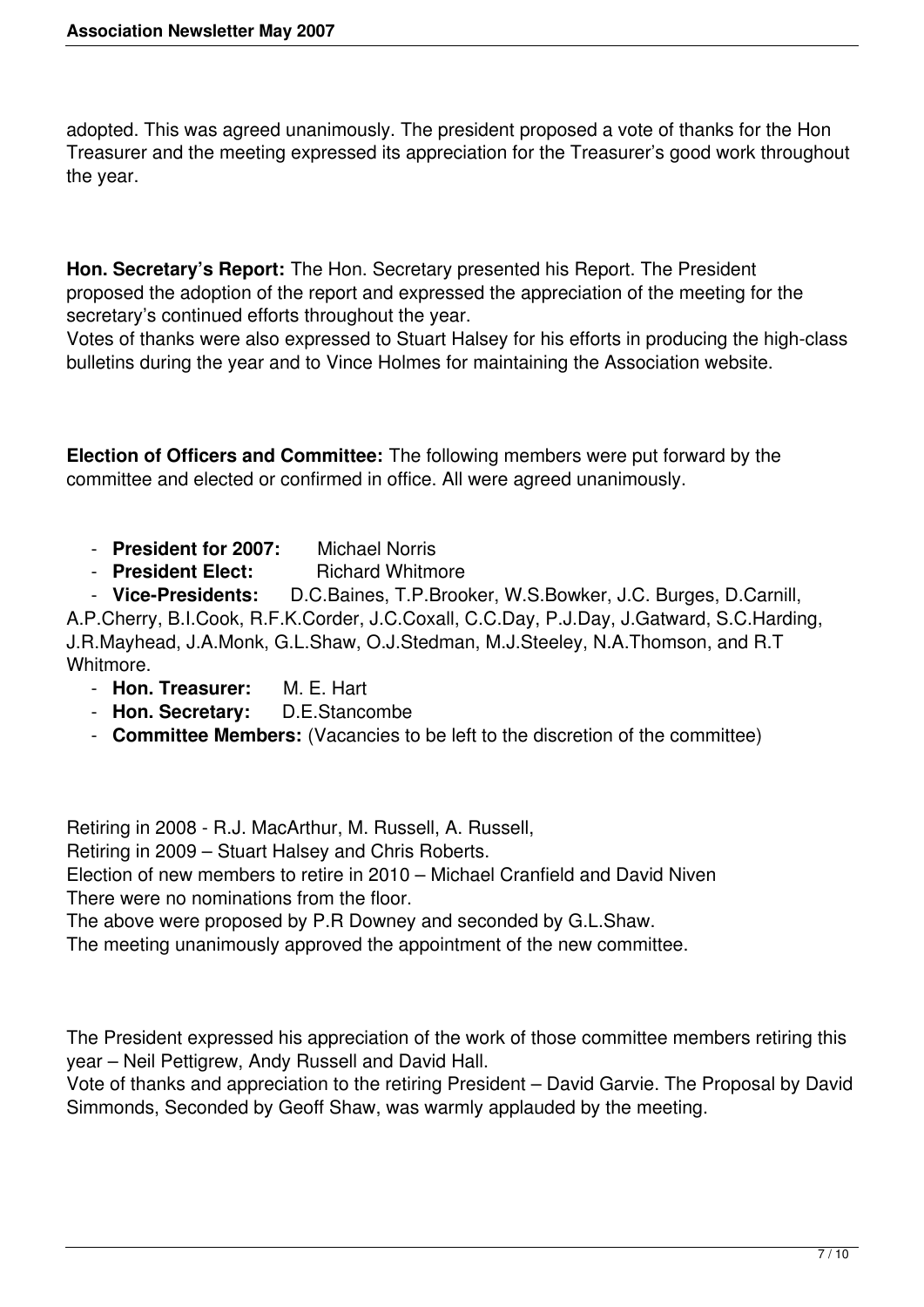**Re-appointment of Honorary Accountants** – it was proposed by Andy Russell and Seconded by Mark Hart to re-appoint Messrs Watts, Knowles. The meeting expressed its hanks to Stuart Guyton for his work on behalf of the Association.

**Headteacher's Review.** Keith Wadsworth reported that the School has had another successful and challenging year. The major events of the year included a further development of**Specialist School Status** with more computers, interactive whiteboards and other devices now in place. Now there is one computer to every 2 boys

A successful production of Oliver involving collaboration between the Music and Drama departments took place during the year.

A survey of parents indicated that 97% were pleased their sons came to the school; 93% said their son was happy at school; 98% feel the school has high expectations and 93% have the impression the school wants to improve. These comments came from an overall response of 90%+.

Paul Booton, Deputy Head, has secured £700000 for the new sports facilities proposed for the top field and due for completion October 2007

**Exams** In almost all areas there was a further improvement in results. A level results not as good – perhaps due to a change in ambitions. GCSE results were slightly up again on last year – 73 % achieved 5+ A\*-C. The top set Year 10 Maths entered a year early for Statistics – 19 of 34 gained A or  $A^*$  - all the others achieved grades A-C. All students are now entering a short course in PE as well as RE.

I reported last year the science department has seen one of the most significant improvements with results, and that has continued. The number of boys embarking on Science courses in the Sixth form is increasing and this bucks the national trend. So much so that the department was featured in The Times Educational Supplement, and so gained national coverage and prestige for the School.

**Sport Rugby** – James Tirrell was selected for the England U20 7s and the U21 Six Nations squad. 5 players were selected for the U15 County Squad 7s. The U13 XV were Herts Plate winners; the U16 XV was Herts Semi-finalists and the U18 XV reached the Quarterfinals. The under 16-**badminton** team were national schools semi-finalists this year.

We are North Herts **Cross Country** Champions

5 boys were selected for district **footbal**l teams and one at County level. The senior and year 8 teams were 5-a-side champions.

The **cricket teams** enjoyed a good season again – U14 county team was captained by one of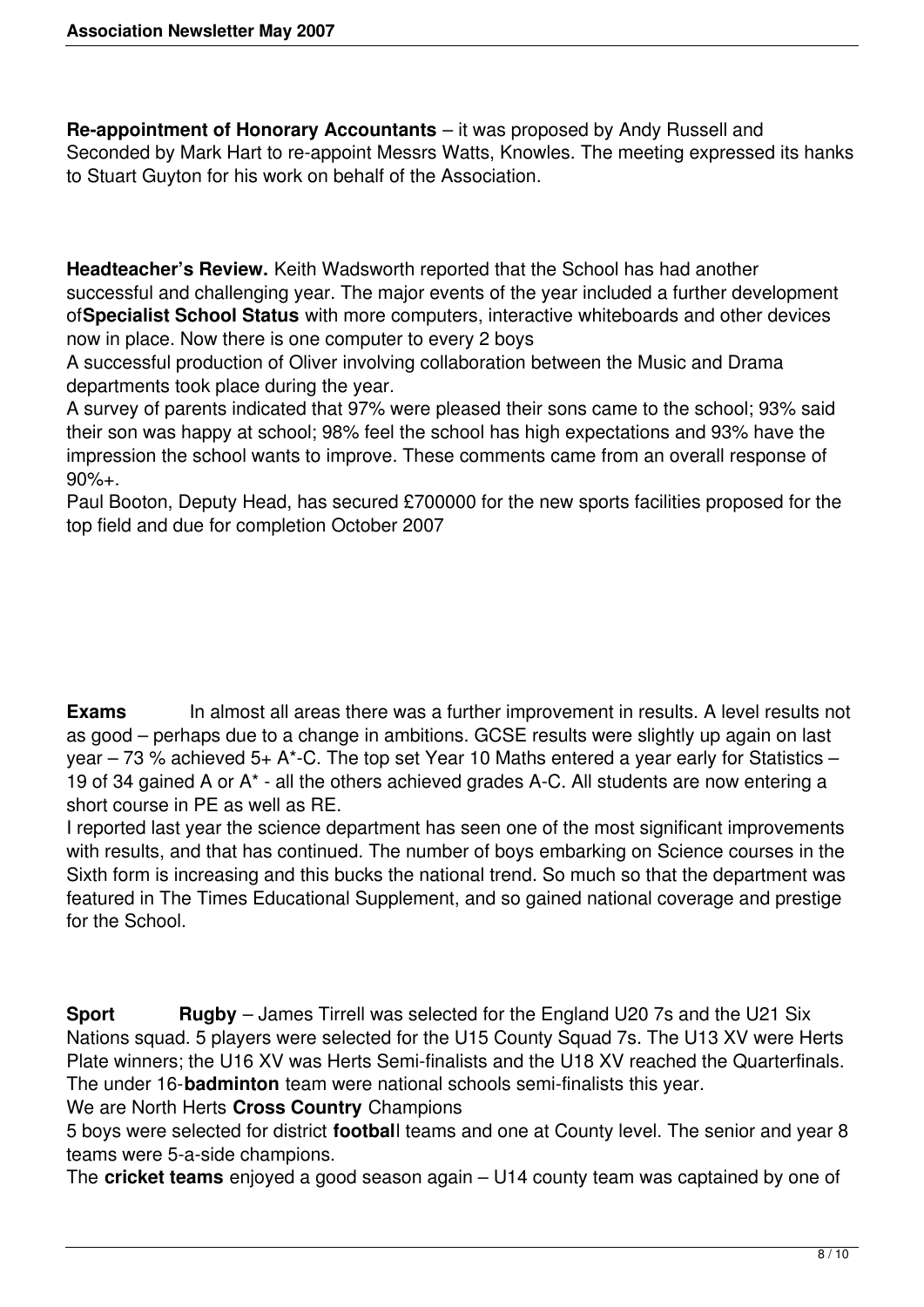our boys. Matthew Hicks is within a whisker of the U18 England **cricket** squ ad. The U14 team won all their district games and were quarter finalists in the County Cup. The U13 team won all their district matches and were County semi-finalists.

**Hockey** The under 18 Team won the St George's 6 a side invitation Hockey tournament. We were the only state school winners in the whole tournament.

We were second overall in the County **athletics** championships and one boy is on the fringe of national athletics selection. We have a national

## **gymnas**

t finalist and a golfer in Year 10 who came third in the U18 England Junior

#### **Golf**

Finals. There have been great achievements in a wide range of sporting activities.

**Music** The music department continues to put on regular concerts and collaborated with the drama department in a production of the musical Oliver.

Concerts organised by the boys themselves have taken place for charity fund-raising.

**Good Cause** We continue to support the twin daughters of Lillian and Julian Nyangoma in Uganda – making it possible for the both to attend university: we have one more payment to make.

**Relations abroad** The German and French exchanges continue. We switch from German to Spanish as our second Modern Foreign language from September 2007. Trips to Normandy, field study trips, days and residential trips go on. A trip goes to Peru in the summer and Iceland next Easter

**Admissions** We have the highest number ever of students wanting to come. Normally the entry is 160 but 175 so far this year because of a County error. There are appeals as a result of this error and the total number of appeals is far and away the largest number ever. Against that backdrop we are currently dealing with being part of A sixth form consortium; a Strategic Area Consortium for post 16 developments, a sports consortium to help primary schools; an Extended Schools consortium to provide all sorts of pre and post school facilities, our Specialist College consortium of schools and all of these are different groups of schools. We are also currently dealing with new requirements at Key Stage 3, GCSE, AS and A level along with complicated new specialised diplomas that the Government insists are the key to the future.